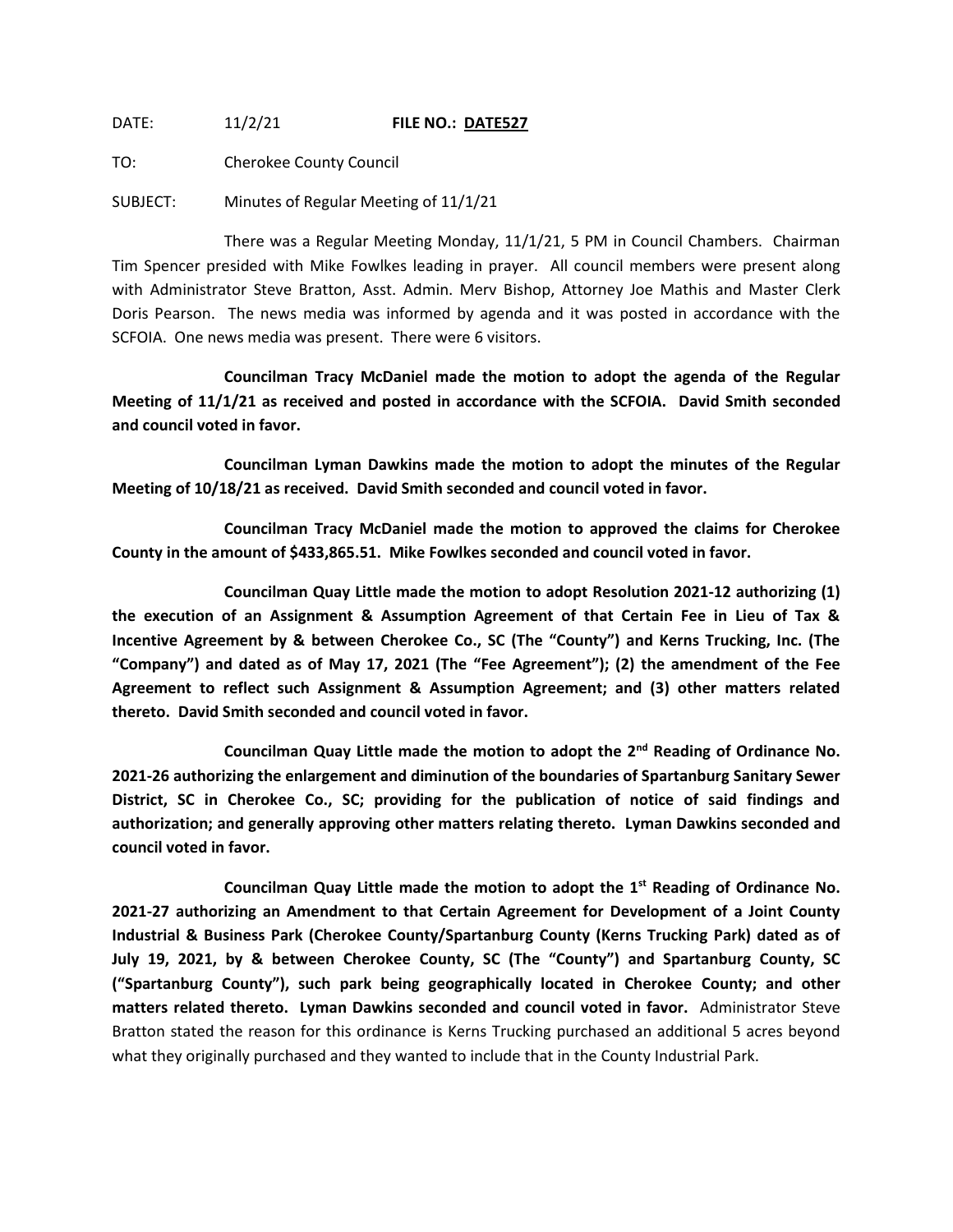## Page 2 – Minutes of Regular Meeting, 11/1/21

Administrator Steve Bratton discussed Mill Creek Road repair. We were notified of a sink hole that opened up on Mill Creek Road, Blacksburg, near the Vulcan Plant. We knew when we looked at it that it was too big a project for us. This road is between two bodies of water. I called in S&ME and had them take a look at it and they discovered there was a culvert pipe buried low in the ground. I called several local contractors and they all said they would not touch it. I contacted KCI and when they looked at it, they brought in CDG and found that it was about 16' deep in the ground. The metal pipe that was there has failed and coming out in pieces. I invited Kevin Thornton and Cole Harrison with KCI here to talk with you about this. The price tag for fixing this is about \$125,000. This is the primary way for Vulcan to come in & out and they said they would help us with the stone. This road has been down about 2 months and we need to get it fixed. Cole stated this would be about a 2-to-3-week project once you give the okay to begin. The two ponds are very huge and are fed by an active creek; we will take everything out within the road way; put in new pipe above the surface level; fill in with stone & cement. Steve replied he will treat this as an emergency purchase order so we can move forward. Quay Little asked is there a grant out there to help with this project? Steve replied I'll check and see. **[Tracy McDaniel made the motion to allow Administration to contract with KCI to move forward and repair Mill Creek Road and pay for it from the contingency account. Mike Fowlkes seconded and council voted in favor.]**

Administrator Steve Bratton announced that we received a grant in the amount of \$250,000 from the Spartanburg Regional Health System to assist us with our Broadband Project. The Palladium Group was instrumental in getting this for us.

Administrator Steve Bratton reported that he was planning to have a 20' live Christmas Tree decorated on the front lawn out front of the Admin. Building. I hope to have an official ceremony of lighting the tree on Monday, 11/29/21 around 6 PM with carolers, maybe inflatables for the kids, hot chocolate, etc.

Asst. Administrator Merv Bishop reported that the Solid Waste Collections Dept. went to 4-day pickup beginning today, 11/1/21. They will work from 7 am to 5:30 pm Monday thru Thursday. Flyers were placed on door knobs and trash cans of the change to all residents involved.

Asst. Administrator Merv Bishop also reported on the trash truck. The new truck was not delivered 10/20/21 as expected but hopefully will come in soon. Brian is looking into purchasing a Cummings engine for the truck that is down. He is not sure about keeping the compactor and putting it on another truck; maybe just trade the truck in as is.

## **Councilman Elliott Hughes appointed John D. Brown to serve a term on the Cherokee Co. Board of Adjustments & Appeals Board. Lyman Dawkins seconded and council voted in favor.**

Attorney Joe Mathis stated on the agenda for Item 12 regarding the Executive Session that I am requesting Council to add two more items to be discussed making a total of three items to be discussed during Executive Session: 1) pursuant to Section 30-4-70(a)(2) for the discussion of negotiations incident